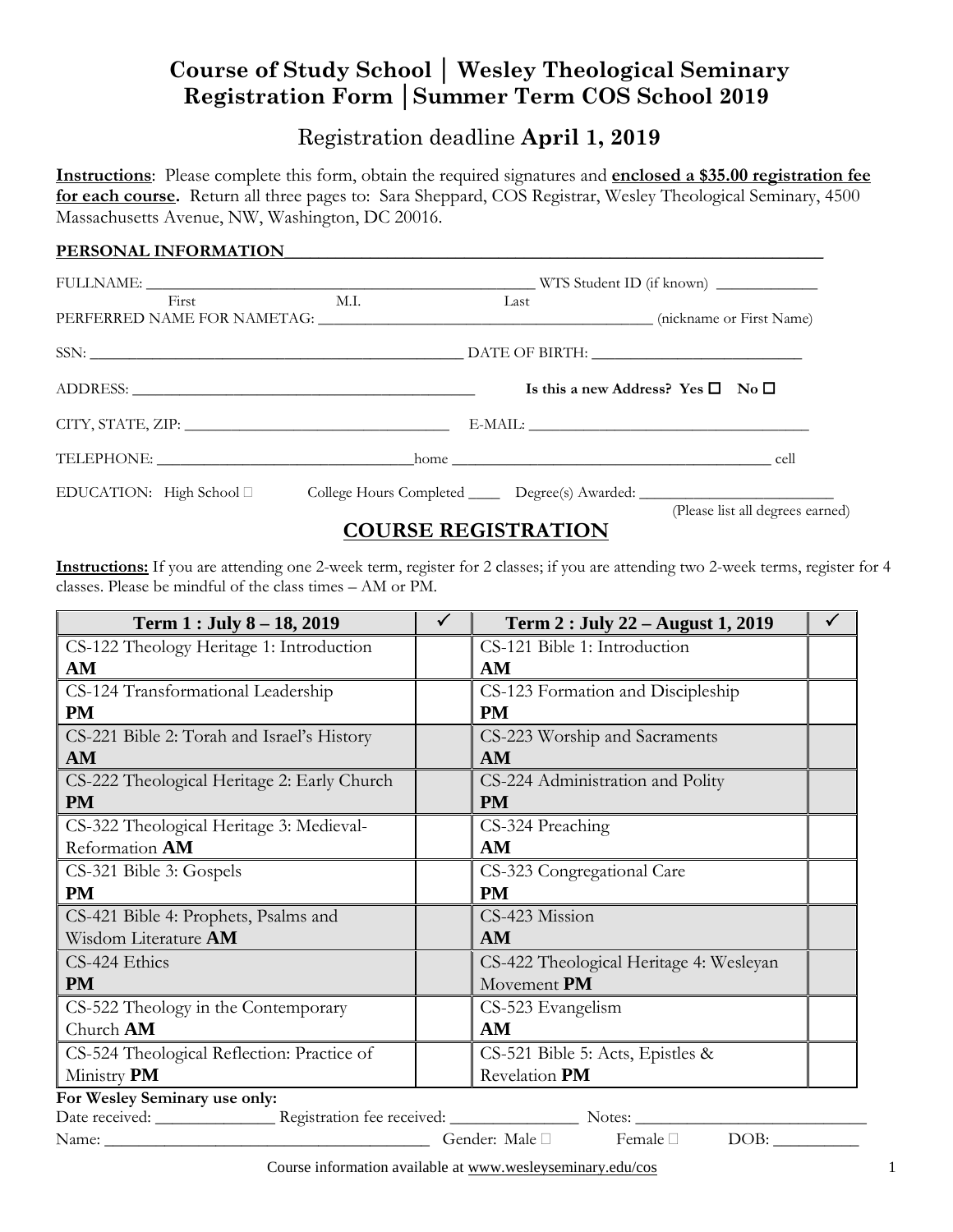| This is my first year attending Course of Study at Wesley $\Box$ Yes $\Box$ No<br>I expect to graduate in 2019 $\Box$ Yes<br>$\Box$ No<br>Please select one:                                                                                                                                                                                                                                                   |                                                                                                                         |
|----------------------------------------------------------------------------------------------------------------------------------------------------------------------------------------------------------------------------------------------------------------------------------------------------------------------------------------------------------------------------------------------------------------|-------------------------------------------------------------------------------------------------------------------------|
| $\square$ Yes! I need housing assigned through Wesley.<br>$\Box$ I do not need housing or the meal plan.                                                                                                                                                                                                                                                                                                       | $\Box$ No, I do not need housing and will arrange my own.<br>$\Box$ I do not need housing but would like meal plan.     |
| <b>REQUEST FOR ACCOMODATIONS</b> - Please answer the two questions below. We will assign housing as requested<br>to the best of our ability. Students will be notified of housing assignment in early June. Students taking housing are<br>automatically enrolled in the meal plan.<br>1. Choose one housing option:<br>□ On-campus New Residence Hall<br>□ On-campus Straughn Hall<br>$\Box$ Off Campus Hotel | $\Box$ Double room: roommate preference:<br>$\Box$ Single room                                                          |
| Please answer the following to assist us in room<br>2.<br>assignments:<br>$\Box$ I use a PAP machine at night                                                                                                                                                                                                                                                                                                  | $\Box$ I am a smoker<br>$\Box$ I have trouble with stairs or mobility issues. (new<br>doctor's note required each year) |
| <b>REQUIRED:</b>                                                                                                                                                                                                                                                                                                                                                                                               |                                                                                                                         |
| Please list below any physical conditions we should be aware of: This would include, diabetes, heart ailments and allergies;<br>physical limitations such as use of scooters, wheelchairs or other mobility issues. We can only help you if you tell us. Please                                                                                                                                                |                                                                                                                         |
| REQUIRED SIGNATURES: Note: This form will be returned to the student if any of the signatures are missing.                                                                                                                                                                                                                                                                                                     |                                                                                                                         |

#### **STUDENT SIGNATURE:**

I give authorization for my records from WTS to be reported to the Division of Ordained Ministry and my Conference and/or District Board of Ordained Ministry. **I understand that I am responsible for paying 100% of my housing and meal costs to Wesley Theological Seminary.**

| (typed or signed)                                                                                                     |  |
|-----------------------------------------------------------------------------------------------------------------------|--|
| <b>CONFERENCE REGISTRAR SIGNATURE:</b>                                                                                |  |
| ** Conference Scholarships are to be awarded directly to the student.**                                               |  |
| The above referenced Local Pastor is authorized by ___________________________Conference to attend Wesley Theological |  |
| Seminary Course of Study School 2013.                                                                                 |  |
|                                                                                                                       |  |
|                                                                                                                       |  |
| (typed or signed)                                                                                                     |  |
| DISTRICT SUPERINTENDENT SIGNATURE: This Local Pastor is authorized by my District to attend Wesley                    |  |
| Theological Seminary Course of Study School 201.                                                                      |  |
|                                                                                                                       |  |
| Signature: <u>(typed or signed)</u> Date: <u>Date:</u> e-mail e-mail                                                  |  |
|                                                                                                                       |  |